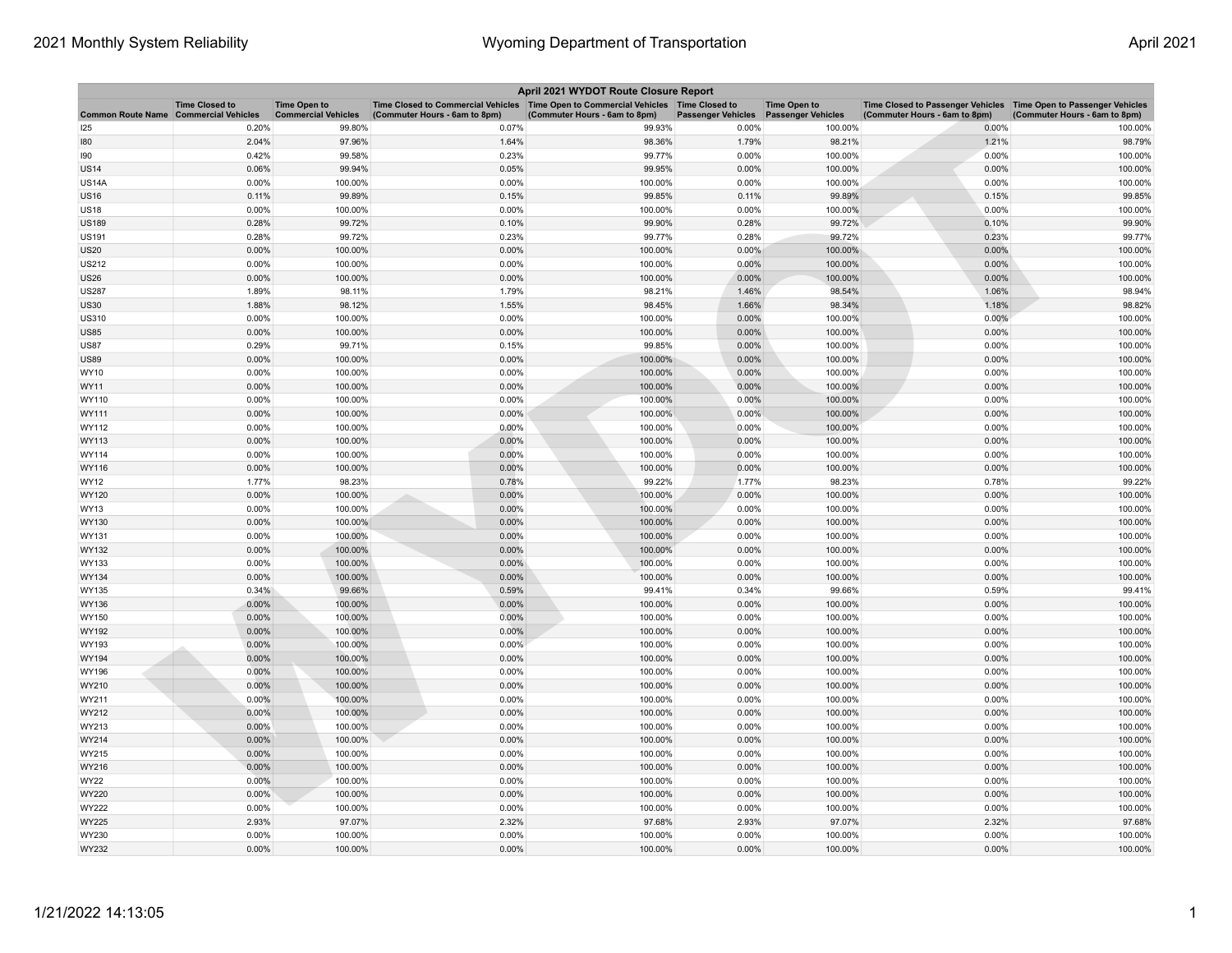| April 2021 WYDOT Route Closure Report |                       |                                                   |                                                                                                                         |                               |                           |                                                  |                                                                                                      |                               |  |
|---------------------------------------|-----------------------|---------------------------------------------------|-------------------------------------------------------------------------------------------------------------------------|-------------------------------|---------------------------|--------------------------------------------------|------------------------------------------------------------------------------------------------------|-------------------------------|--|
| Common Route Name Commercial Vehicles | <b>Time Closed to</b> | <b>Time Open to</b><br><b>Commercial Vehicles</b> | Time Closed to Commercial Vehicles   Time Open to Commercial Vehicles   Time Closed to<br>(Commuter Hours - 6am to 8pm) | (Commuter Hours - 6am to 8pm) | <b>Passenger Vehicles</b> | <b>Time Open to</b><br><b>Passenger Vehicles</b> | Time Closed to Passenger Vehicles   Time Open to Passenger Vehicles<br>(Commuter Hours - 6am to 8pm) | (Commuter Hours - 6am to 8pm) |  |
| WY233                                 | 0.00%                 | 100.00%                                           | 0.00%                                                                                                                   | 100.00%                       | 0.00%                     | 100.00%                                          | 0.00%                                                                                                | 100.00%                       |  |
| WY235                                 | 0.00%                 | 100.00%                                           | 0.00%                                                                                                                   | 100.00%                       | 0.00%                     | 100.00%                                          | 0.00%                                                                                                | 100.00%                       |  |
| WY236                                 | 0.00%                 | 100.00%                                           | 0.00%                                                                                                                   | 100.00%                       | 0.00%                     | 100.00%                                          | 0.00%                                                                                                | 100.00%                       |  |
| WY237                                 | 0.00%                 | 100.00%                                           | 0.00%                                                                                                                   | 100.00%                       | 0.00%                     | 100.00%                                          | 0.00%                                                                                                | 100.00%                       |  |
| WY238                                 | 0.00%                 | 100.00%                                           | 0.00%                                                                                                                   | 100.00%                       | 0.00%                     | 100.00%                                          | 0.00%                                                                                                | 100.00%                       |  |
| WY239                                 | 0.00%                 | 100.00%                                           | 0.00%                                                                                                                   | 100.00%                       | 0.00%                     | 100.00%                                          | 0.00%                                                                                                | 100.00%                       |  |
| WY24                                  | 0.00%                 | 100.00%                                           | 0.00%                                                                                                                   | 100.00%                       | 0.00%                     | 100.00%                                          | 0.00%                                                                                                | 100.00%                       |  |
| WY240                                 | 0.00%                 | 100.00%                                           | 0.00%                                                                                                                   | 100.00%                       | 0.00%                     | 100.00%                                          | 0.00%                                                                                                | 100.00%                       |  |
| WY251                                 | 0.00%                 | 100.00%                                           | 0.00%                                                                                                                   | 100.00%                       | 0.00%                     | 100.00%                                          | 0.00%                                                                                                | 100.00%                       |  |
| WY257                                 | 0.00%                 | 100.00%                                           | 0.00%                                                                                                                   | 100.00%                       | 0.00%                     | 100.00%                                          | 0.00%                                                                                                | 100.00%                       |  |
| WY258                                 | 0.00%                 | 100.00%                                           | 0.00%                                                                                                                   | 100.00%                       | 0.00%                     | 100.00%                                          | 0.00%                                                                                                | 100.00%                       |  |
| WY259                                 | 0.00%                 | 100.00%                                           | 0.00%                                                                                                                   | 100.00%                       | 0.00%                     | 100.00%                                          | 0.00%                                                                                                | 100.00%                       |  |
| WY270                                 | 0.00%                 | 100.00%                                           | 0.00%                                                                                                                   | 100.00%                       | 0.00%                     | 100.00%                                          | 0.00%                                                                                                | 100.00%                       |  |
| WY28                                  | 1.66%                 | 98.34%                                            | 2.75%                                                                                                                   | 97.25%                        | 1.16%                     | 98.84%                                           | 1.89%                                                                                                | 98.11%                        |  |
| WY296                                 | 0.00%                 | 100.00%                                           | 0.00%                                                                                                                   | 100.00%                       | 0.00%                     | 100.00%                                          | 0.00%                                                                                                | 100.00%                       |  |
| WY313                                 | 0.00%                 | 100.00%                                           | 0.00%                                                                                                                   | 100.00%                       | 0.00%                     | 100.00%                                          | 0.00%                                                                                                | 100.00%                       |  |
| WY320                                 | 0.00%                 | 100.00%                                           | 0.00%                                                                                                                   | 100.00%                       | 0.00%                     | 100.00%                                          | 0.00%                                                                                                | 100.00%                       |  |
| WY321                                 | 0.00%                 | 100.00%                                           | 0.00%                                                                                                                   | 100.00%                       | 0.00%                     | 100.00%                                          | 0.00%                                                                                                | 100.00%                       |  |
| WY331                                 | 0.00%                 | 100.00%                                           | 0.00%                                                                                                                   | 100.00%                       | 0.00%                     | 100.00%                                          | 0.00%                                                                                                | 100.00%                       |  |
| WY335                                 | 0.00%                 | 100.00%                                           | 0.00%                                                                                                                   | 100.00%                       | 0.00%                     | 100.00%                                          | 0.00%                                                                                                | 100.00%                       |  |
| WY336                                 | 0.00%                 | 100.00%                                           | 0.00%                                                                                                                   | 100.00%                       | 0.00%                     | 100.00%                                          | 0.00%                                                                                                | 100.00%                       |  |
| WY338                                 | 0.00%                 | 100.00%                                           | 0.00%                                                                                                                   | 100.00%                       | 0.00%                     | 100.00%                                          | 0.00%                                                                                                | 100.00%                       |  |
| WY34                                  | 0.76%                 | 99.24%                                            | 0.38%                                                                                                                   | 99.62%                        | 0.76%                     | 99.24%                                           | 0.38%                                                                                                | 99.62%                        |  |
| WY340                                 | 0.00%                 | 100.00%                                           | 0.00%                                                                                                                   | 100.00%                       | 0.00%                     | 100.00%                                          | 0.00%                                                                                                | 100.00%                       |  |
| WY343                                 | 0.00%                 | 100.00%                                           | 0.00%                                                                                                                   | 100.00%                       | 0.00%                     | 100.00%                                          | 0.00%                                                                                                | 100.00%                       |  |
| WY345                                 | 0.00%                 | 100.00%                                           | 0.00%                                                                                                                   | 100.00%                       | 0.00%                     | 100.00%                                          | 0.00%                                                                                                | 100.00%                       |  |
| WY350                                 | 0.00%                 | 100.00%                                           | 0.00%                                                                                                                   | 100.00%                       | 0.00%                     | 100.00%                                          | 0.00%                                                                                                | 100.00%                       |  |
| WY351                                 | 0.00%                 | 100.00%                                           | 0.00%                                                                                                                   | 100.00%                       | 0.00%                     | 100.00%                                          | 0.00%                                                                                                | 100.00%                       |  |
| WY352                                 | 0.00%                 | 100.00%                                           | 0.00%                                                                                                                   | 100.00%                       | 0.00%                     | 100.00%                                          | 0.00%                                                                                                | 100.00%                       |  |
| WY353                                 | 0.00%                 | 100.00%                                           | 0.00%                                                                                                                   | 100.00%                       | 0.00%                     | 100.00%                                          | 0.00%                                                                                                | 100.00%                       |  |
| WY371                                 | 0.00%                 | 100.00%                                           | 0.00%                                                                                                                   | 100.00%                       | 0.00%                     | 100.00%                                          | 0.00%                                                                                                | 100.00%                       |  |
| WY372                                 | 0.00%                 | 100.00%                                           | 0.00%                                                                                                                   | 100.00%                       | 0.00%                     | 100.00%                                          | 0.00%                                                                                                | 100.00%                       |  |
| WY374                                 | 0.00%                 | 100.00%                                           | 0.00%                                                                                                                   | 100.00%                       | 0.00%                     | 100.00%                                          | 0.00%                                                                                                | 100.00%                       |  |
| WY387                                 | 0.00%                 | 100.00%                                           | 0.00%                                                                                                                   | 100.00%                       | 0.00%                     | 100.00%                                          | 0.00%                                                                                                | 100.00%                       |  |
| WY390                                 | $0.00\%$              | 100.00%                                           | 0.00%                                                                                                                   | 100.00%                       | 0.00%                     | 100.00%                                          | 0.00%                                                                                                | 100.00%                       |  |
| WY410                                 | 0.00%                 | 100.00%                                           | 0.00%                                                                                                                   | 100.00%                       | 0.00%                     | 100.00%                                          | 0.00%                                                                                                | 100.00%                       |  |
| WY411                                 | 0.00%                 | 100.00%                                           | 0.00%                                                                                                                   | 100.00%                       | 0.00%                     | 100.00%                                          | 0.00%                                                                                                | 100.00%                       |  |
| WY412                                 | 0.00%                 | 100.00%                                           | 0.00%                                                                                                                   | 100.00%                       | 0.00%                     | 100.00%                                          | 0.00%                                                                                                | 100.00%                       |  |
| WY414                                 | 0.00%                 | 100.00%                                           | 0.00%                                                                                                                   | 100.00%                       | 0.00%                     | 100.00%                                          | 0.00%                                                                                                | 100.00%                       |  |
| WY430                                 | 3.41%                 | 96.59%                                            | 2.50%                                                                                                                   | 97.50%                        | 3.41%                     | 96.59%                                           | 2.50%                                                                                                | 97.50%                        |  |
| WY431                                 | 0.00%                 | 100.00%                                           | 0.00%                                                                                                                   | 100.00%                       | 0.00%                     | 100.00%                                          | 0.00%                                                                                                | 100.00%                       |  |
| WY450                                 | 0.00%                 | 100.00%                                           | 0.00%                                                                                                                   | 100.00%                       | 0.00%                     | 100.00%                                          | 0.00%                                                                                                | 100.00%                       |  |
| WY487                                 | 0.00%                 | 100.00%                                           | 0.00%                                                                                                                   | 100.00%                       | 0.00%                     | 100.00%                                          | 0.00%                                                                                                | 100.00%                       |  |
| WY50                                  | 0.00%                 | 100.00%                                           | 0.00%                                                                                                                   | 100.00%                       | 0.00%                     | 100.00%                                          | 0.00%                                                                                                | 100.00%                       |  |
| WY51                                  | 0.00%                 | 100.00%                                           | 0.00%                                                                                                                   | 100.00%                       | 0.00%                     | 100.00%                                          | 0.00%                                                                                                | 100.00%                       |  |
| WY530                                 | 0.00%                 | 100.00%                                           | 0.00%                                                                                                                   | 100.00%                       | 0.00%                     | 100.00%                                          | 0.00%                                                                                                | 100.00%                       |  |
| WY585                                 | 0.00%                 | 100.00%                                           | 0.00%                                                                                                                   | 100.00%                       | 0.00%                     | 100.00%                                          | 0.00%                                                                                                | 100.00%                       |  |
| WY59                                  | 0.00%                 | 100.00%                                           | 0.00%                                                                                                                   | 100.00%                       | 0.00%                     | 100.00%                                          | 0.00%                                                                                                | 100.00%                       |  |
| WY70                                  | 0.00%                 | 100.00%                                           | 0.00%                                                                                                                   | 100.00%                       | 0.00%                     | 100.00%                                          | 0.00%                                                                                                | 100.00%                       |  |
| WY71                                  | 0.00%                 | 100.00%                                           | 0.00%                                                                                                                   | 100.00%                       | 0.00%                     | 100.00%                                          | 0.00%                                                                                                | 100.00%                       |  |
| WY72                                  | 0.00%                 | 100.00%                                           | 0.00%                                                                                                                   | 100.00%                       | 0.00%                     | 100.00%                                          | 0.00%                                                                                                | 100.00%                       |  |
| <b>WY77</b>                           | 0.00%                 | 100.00%                                           | 0.00%                                                                                                                   | 100.00%                       | 0.00%                     | 100.00%                                          | 0.00%                                                                                                | 100.00%                       |  |
| WY789                                 | 0.54%                 | 99.46%                                            | 0.34%                                                                                                                   | 99.66%                        | 0.54%                     | 99.46%                                           | 0.34%                                                                                                | 99.66%                        |  |
| WY89                                  | 0.00%                 | 100.00%                                           | 0.00%                                                                                                                   | 100.00%                       | 0.00%                     | 100.00%                                          | 0.00%                                                                                                | 100.00%                       |  |